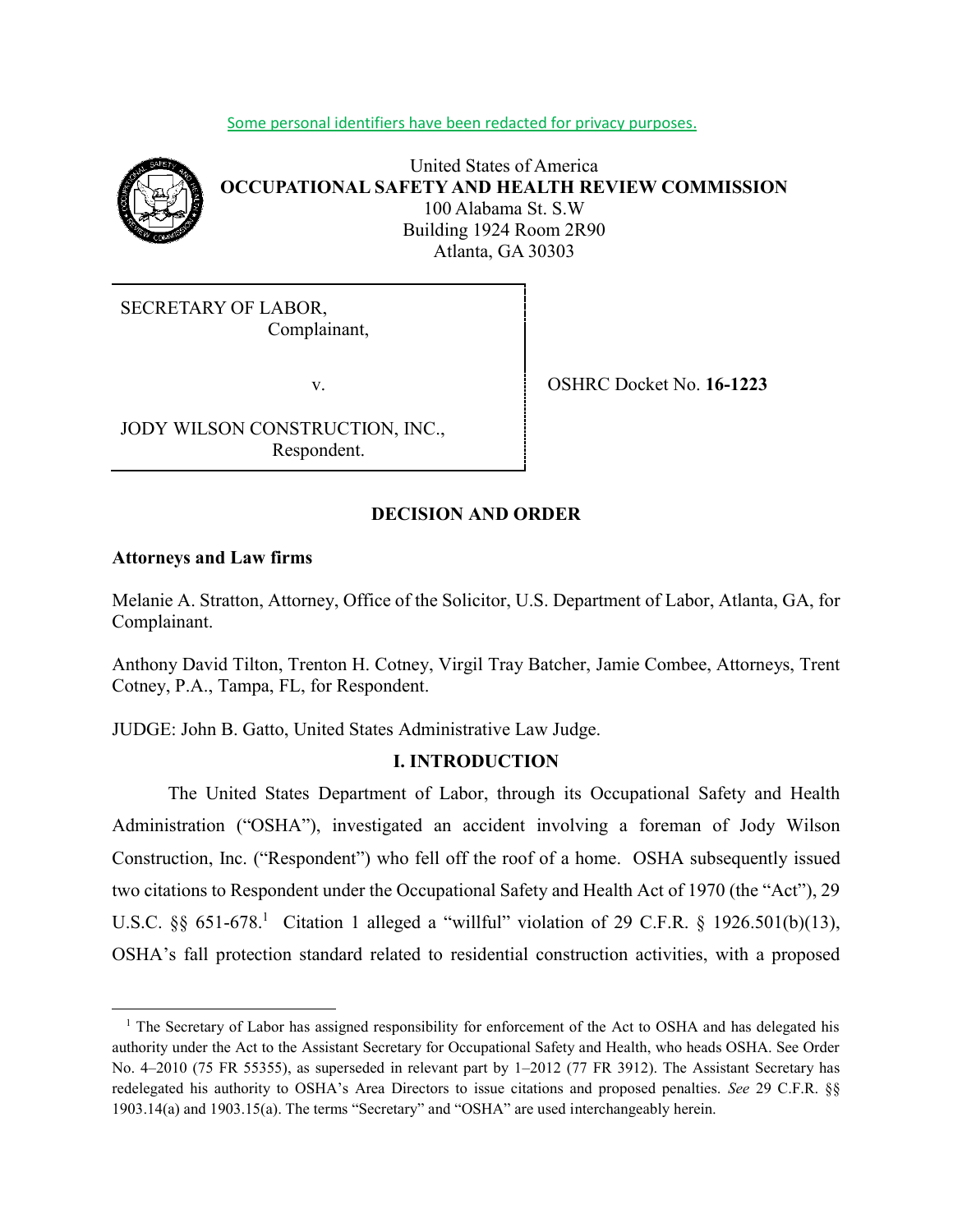penalty of \$49,000. Citation 2 alleged an "other-than-serious" violation of 29 C.F.R. § 1926.503(a)(1), OSHA's fall protection training standard, with no proposed penalty.<sup>2</sup> After Respondent contested the citations, the Complainant, Secretary of Labor (the "Secretary"), filed a formal complaint with the Commission seeking an order affirming the citations and proposed penalty. <sup>3</sup> A bench trial was held in Tampa, Florida.

Based upon the record, the Court finds that at all relevant times Respondent was engaged in a business affecting commerce and was an employer within the meaning of sections 3(3) and 3(5) of the OSH Act. (Am. Pretrial Order, Ex. C, p. 13.) Further, the Court concludes the Commission has jurisdiction over the parties and subject matter in this case. (*Id.*) Pursuant to Commission Rule 90, after hearing and carefully considering all the evidence and the arguments of counsel, the Court issues this Decision and Order as its findings of fact and conclusions of law.<sup>4</sup> If any finding is in truth a conclusion of law, or if any stated conclusion is in truth a finding of fact, it shall be deemed so.

For the reasons indicated *infra*, the Court concludes all the elements necessary to prove the alleged violations have been established by the Secretary but the proper characterization of Citation 1 is a "serious" violation and the appropriate penalty assessment is \$2,800.

#### **II. BACKGROUND**

Respondent is an employer engaged in the installation of vinyl siding and screen enclosures. (Am. Pretrial Order, Ex. C; Tr. 135.) Jody Wilson ("Wilson") is the sole owner and Director of Respondent, which employs approximately 20 employees. (Tr. 79, 134-135.) Wilson is a licensed Certified Residential Contractor in Florida. (Tr. 134.) Wilson and his company are not licensed roofers and the company has never performed any roofing installations or roofing construction activities. (Tr. 163.) Respondent was hired by Fabian Construction, LLC ("Fabian Construction") to install siding and a screen enclosure on a residence in Ocklawaha, Florida (the

<sup>&</sup>lt;sup>2</sup> The Act contemplates various grades of violations of the statute and its attendant regulations— "willful"; "repeated"; "serious"; and those "determined not to be of a serious nature" (the Commission refers to the latter as "other-than-serious"). 29 U.S.C. § 666. A serious violation is defined in the Act; the other grades are not. *See* 29 U.S.C. § 666(k)*.*

<sup>&</sup>lt;sup>3</sup> Attached to the Complaint and adopted by reference were the two citations at issue. (Compl., Ex. A, Ex. B.) Commission Rule 30(d) provides that "[s]tatements in a pleading may be adopted by reference in a different part of the same pleading or in another pleading or in any motion. A copy of any written instrument which is an exhibit to a pleading is a part thereof for all purposes." 29 C.F.R § 2200.30(d).

<sup>&</sup>lt;sup>4</sup> The issuance of this decision and order was delayed until the court reporter filed the certified electronic copies of the trial exhibits on February 5, 2018.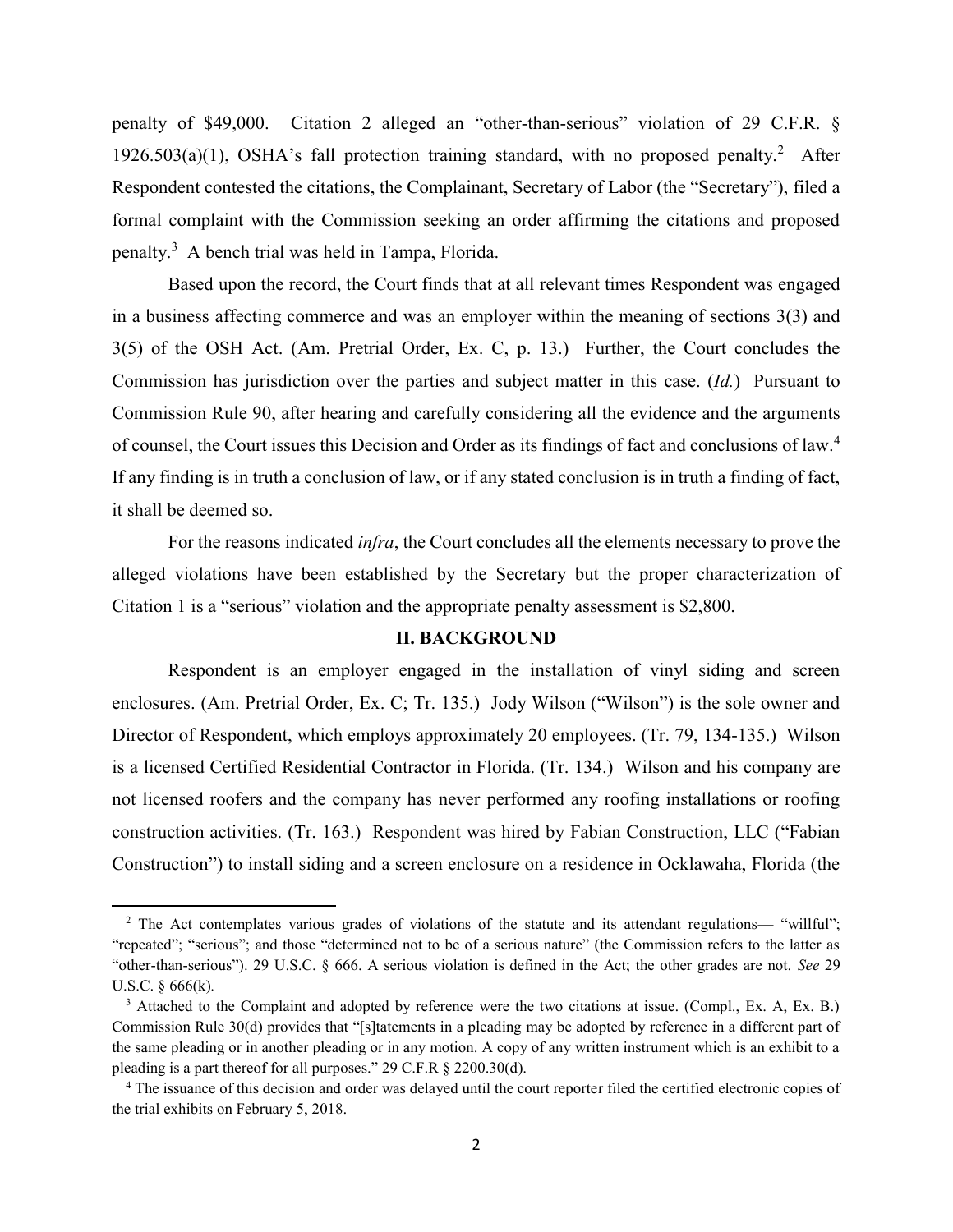"Worksite"). This work included the installation of screen lanai walls at the back of the Worksite, the construction of a sliding screen door, vinyl siding installation to the new addition, and a vinyl ceiling. (Tr. 141.)

On March 23, 2016, Wilson and his employees, [redacted], the foreman on the Worksite, and crew workers John Alderman and Wayne West, arrived at the worksite to install the vinyl siding on the screen addition. (Tr. 142.) At or around the same time, a roofing company installed a metal roof and damaged some of the vinyl siding near the chimney. (Tr. 142; Ex. C-4; Ex. C-5.) The metal roof, which was approximately 8 feet, 4 inches from the ground, had a slope of 4 feet to 12 feet (vertical to horizontal), and a width of less than 50 feet.<sup>5</sup> (Tr. 21, 182, 183, 184; *see also* Ex. C-7; Ex. C-8.) After the roofing crew left with all of their equipment, John Eric Fabian, the owner of Fabian Construction, asked Wilson to have his crew repair the siding on the roof in lieu of having the roofing crew return. (Tr. 143, 145.) This work was not within Respondent's original scope of work and represented an addition to the original contract between Respondent and Fabian Construction (Tr. 174.)

Wilson initially told Fabian that his crew would not make the repair because it was dangerous and was basically "a slide" and that the roofing company should return and make the repair. (Tr. 145, 46.) [redacted] also expressed his concern, to both Fabian and Wilson, because there was pollen on the roof that made it slick. (Tr. 208.) To convince [redacted] and Wilson that the work was safe, Fabian, who was in his sixties, got on the roof and walked around. (Tr. 146, 208.) Wilson told [redacted] to "do what you can." (Tr. 209.) After Wilson left the job site, he spoke with [redacted] on the phone three times, and during the first phone call, [redacted] asked Wilson, "What, are you trying to kill me?" (Tr. 155.) During the second and third calls Wilson discussed the repair again with [redacted]. (Tr. 156.) However, during either the second or third call, Wilson told [redacted] "don't do it if you think you can't stick." (*Id.*)

Nonetheless, [redacted] and Alderman accessed the roof via a ladder.<sup>6</sup> (Tr. 21.) West was assigned to act as a "safety monitor" on the ground for [redacted] as he replaced the damaged siding. It was Wilson's belief that a "safety monitor," operating from the ground, would allow [redacted] to perform the repair safely and the monitor would serve to notify [redacted] if he got

<sup>&</sup>lt;sup>5</sup> The 6/12 steep sloped roof on this one-story home was limited to the gable. Mr. [redacted] and Mr. Alderman did not access or walk on the 6/12 roof, and this area of the roof was clearly delineated. (Tr. 37, 40.)

<sup>6</sup> The Secretary asserts [redacted] made the repair because he "didn't want to lose his job." (Compl't's Proposed Findings at ¶ 30) (*citing* Tr. 47:18-19, 222:10-25 -23:1). However, the cited testimony does not support this assertion.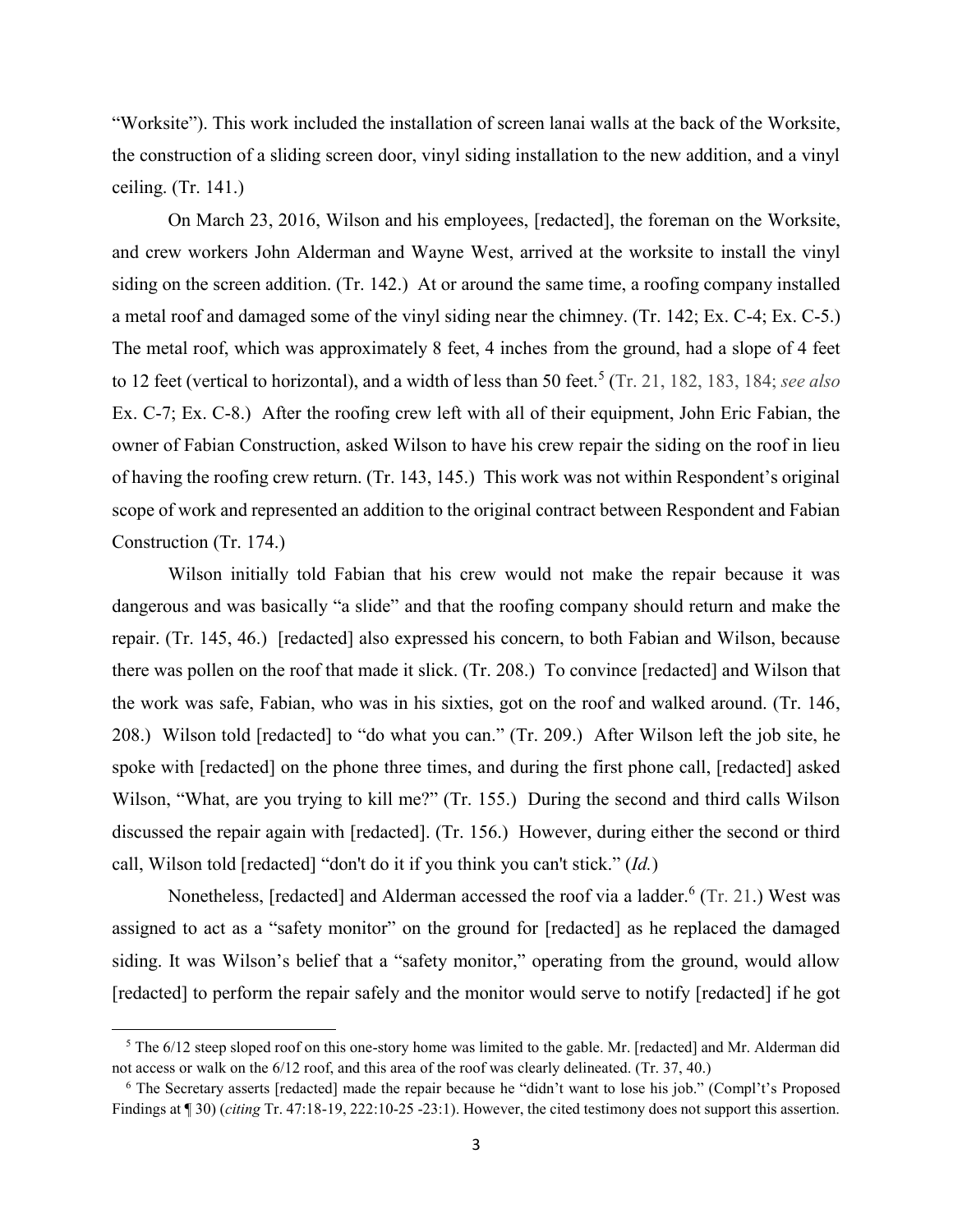too close to the edge.<sup>7</sup> (Tr. 167.) [redacted] slipped and fell feet first from the top of the roof to the ground resulting in a compound fracture to his right leg and was airlifted to the Ocala Medical Center where he received treatment. (Tr. 43, 211.)

Neither [redacted] nor Alderman wore personal fall arrest systems. There was no safety monitor on the roof at the same level as [redacted]. West was standing on the ground acting as a safety monitor while handing pieces of siding to Alderman, who was also on the roof.<sup>8</sup> (Tr. 149.) There were no guardrail systems or safety nets being utilized by Respondent at the worksite. The width of the roof was less than 50 feet. The slope of the roof at issue is 4 feet to 12 feet (vertical to horizontal). The eave to ground height of the roof at issue is 8 feet 4 inches. (Am. Pretrial Order, Ex. C.)

The Secretary admits Respondent does not, and never has, performed roofing work or specialized or engaged in the installation of vinyl siding from walking surfaces above six (6) feet. (Tr. 87-88.) Respondent's construction work requires employees to work on ceilings, fascia, and/or screen enclosures which reach only eight (8) to nine (9) feet in height. (Tr. 164.) As such, the walk-boards, scaffolds, and A-Frame ladders used by Respondent do not require employees to work from elevated surfaces at a level of six (6) feet or more above a lower level. (Tr. 164.) Respondent's employees had not entered the roof at any time prior to the day of the accident and the roofing work was completed by another subcontractor of Fabian Construction. (Tr. 142.)

#### **III. ANALYSIS**

The fundamental objective of the Act is to prevent occupational deaths and serious injuries. *Whirlpool Corp. v. Marshall*, 445 U.S. 1, 11 (1980). To achieve this purpose, the Act imposes two duties on an employer: a "general duty" to provide to "each of his employees employment and a place of employment which are free from recognized hazards that are causing or are likely to cause death or serious physical harm to his employees," 29 U.S.C. § 654(a)(1); and a specific duty to

l

<sup>7</sup> Wilson and [redacted] believed a "safety monitor" could perform the function from a stationary position on the ground and still comply with OSHA's rules. (Tr. 181.) [redacted] referred to the monitoring position as a "ground guy" and believed a monitor assigned to the position was responsible for breaking one's fall. (Tr. 245.)

<sup>&</sup>lt;sup>8</sup> The parties stipulated in the amended pretrial order that Alderman was standing on the ground acting as a safety monitor while handing pieces of siding to West, who was on the roof. (Am. Pretrial Order, Ex. C., p. 13.) The testimony shows that West was the safety monitor and Alderman was on the roof. (*See* Tr. 149.) Nonetheless, the Court's analysis and disposition of this case would be the same regardless of which employee was the safety monitor on the ground and which employee, in addition to [redacted], was on the roof.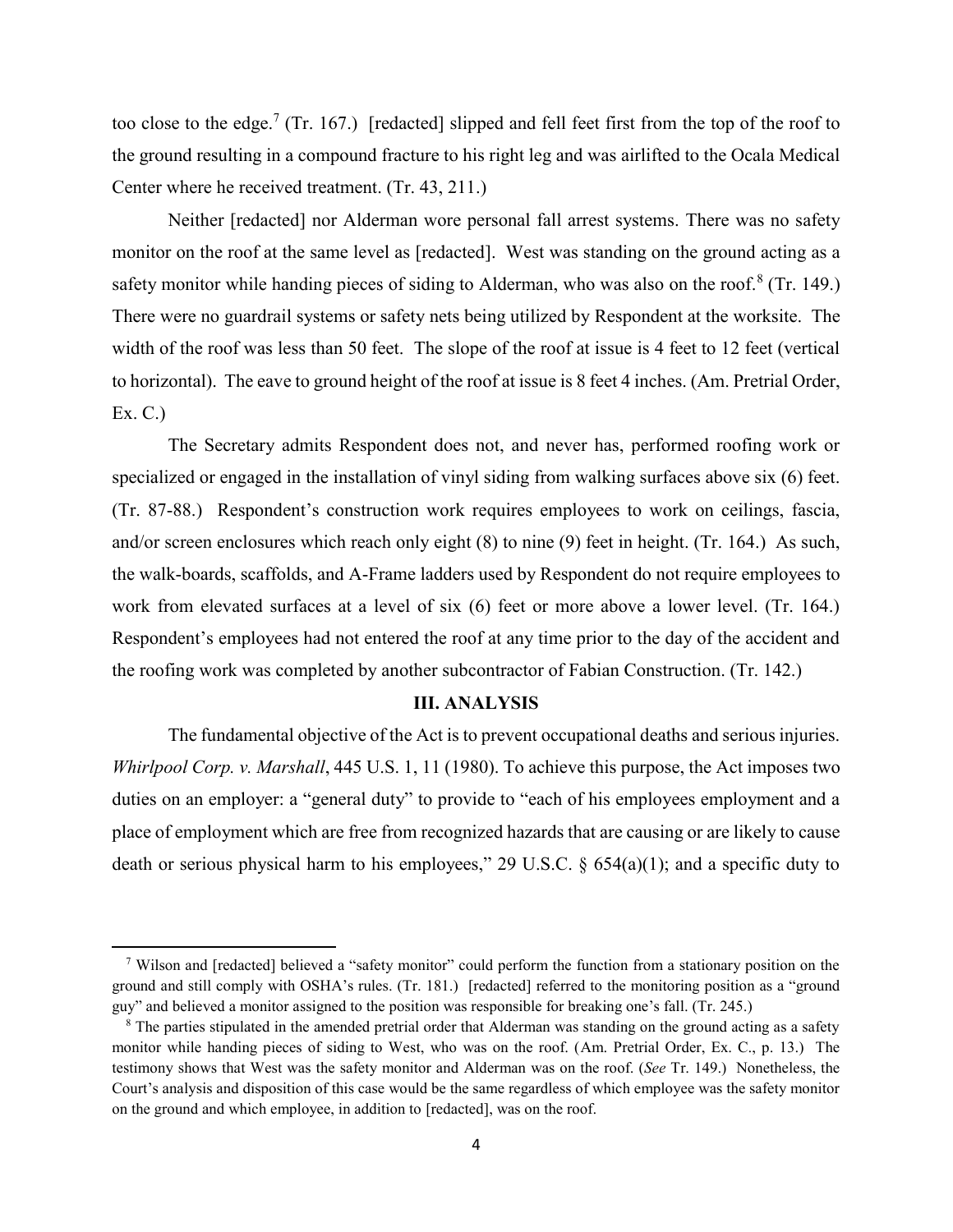comply with all applicable occupational safety and health standards promulgated under the Act. *Id.*  $\&$  654(a)(2). Pursuant to that authority, the standard at issue in this case was promulgated.<sup>9</sup>

Under the law of the Eleventh Circuit, the jurisdiction in which this case arose,  $^{10}$  "[t]o make a prima facie showing that an employer violated an OSHA standard, the Secretary must show the following four elements: '(1) that the regulation applied; (2) that it was violated; (3) that an employee was exposed to the hazard that was created; and importantly, (4) that the employer 'knowingly disregarded' the [Occupational Safety and Health] Act's requirements.'" *Eller-Ito Stevedoring Co., LLC v. Sec'y of Labor*, 567 F. App'x 801, 803 (11th Cir. 2014) (quoting *ComTran Grp., Inc. v. U.S. Dep't of Labor*, 722 F.3d 1304, 1307 (11th Cir. 2013)). "If the Secretary establishes a prima facie case with respect to all four elements, the employer may then come forward and assert the affirmative defense of unpreventable or unforeseeable employee misconduct." *Id.* (citing *id.* at 1308). However, "[a]s has often been said, OSHA does not impose strict liability on an employer but rather focuses liability where the harm can in fact be prevented." *Central of Ga. R.R. Co. v. Occupational Safety & Health Review Comm'n*, 576 F.2d 620, 623 (5th  $Cir.1978$ ).<sup>11</sup>

### **A. Citation 1**

Citation 1 charges a willful violation of section 1926.501(b)(13), OSHA's fall protection standard applicable to residential construction activities, alleging "[e]ach employee(s) engaged in residential construction activities 6 feet (1.8 m) or more above lower levels were not protected by guardrail systems, safety net system, or personal fall arrest system, nor were employee(s) provided with an alternative fall protection measure under another provision of paragraph 1926.501(b).]"

<sup>9</sup> As indicated *supra*, the Secretary of Labor delegated his authority under the Act to the Assistant Secretary of Labor for Occupational Safety and Health. The Assistant Secretary has promulgated occupational safety and health standards, *see e.g.*, 29 C.F.R. Parts 1910 and 1926.

<sup>&</sup>lt;sup>10</sup> This case arose in Ocklawaha, Florida, and according to the Florida Division of Corporation's online records, the company's principal address is in Ocala, Florida, both in the Eleventh Circuit. Both parties may appeal the final order in this case to the Eleventh Circuit Court of Appeals, and Jody Wilson may also appeal to the District of Columbia Circuit. *See* 29 U.S.C. §660(a) & (b). The Commission has held that "[w]here it is highly probable that a case will be appealed to a particular circuit, the Commission generally has applied the precedent of that circuit in deciding the case— even though it may differ from the Commission's precedent." *Kerns Bros. Tree Serv.*, 18 BNA OSHC 2064, 2067 (No. 96-1719, 2000). The Court applies the precedent of the Eleventh Circuit in deciding the case.

 $11$  The Eleventh Circuit was created when the Fifth Circuit split on October 1, 1981. Immediately after the split, the Eleventh Circuit stated in *Bonner v. City of Prichard, Alabama*, 661 F. 2d 1206 (11th Cir. 1981), that any opinion issued by the Fifth Circuit before the close of business on September 30, 1981 is binding precedent on the Eleventh Circuit.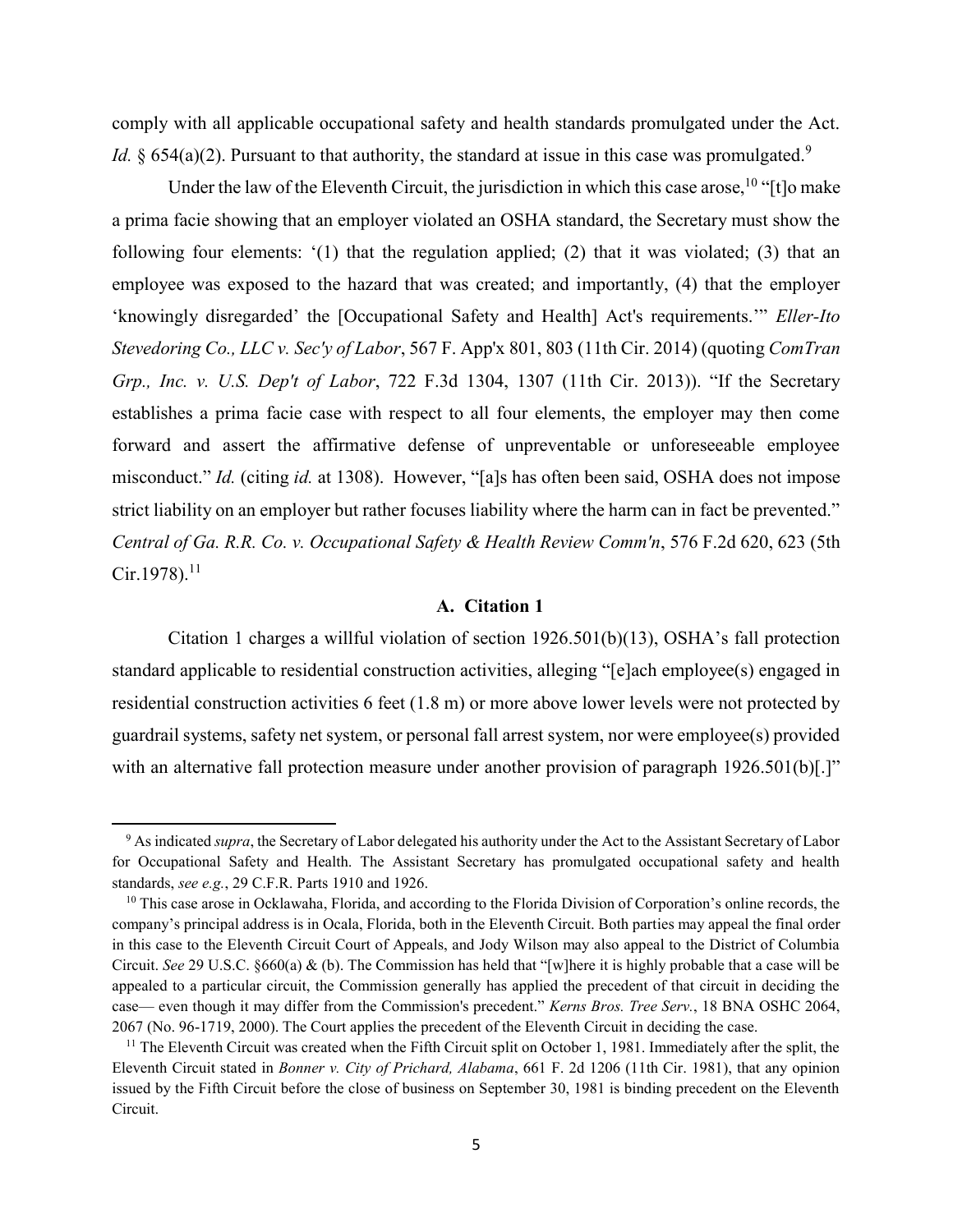(Compl., Ex. A.) More specifically, the citation asserts "[o]n or about March 29, 2016, on a 4:12 pitch roof, two employees performing siding repairs were not protected from an 8-foot 4-inch fall hazard by use of a guardrail system, safety net system, personal fall arrest system or any alternative fall protection, resulting in an employee falling to the surface sustaining severe leg injuries." (*Id.*)

#### **1. Cited Standard Applied**

Paragraph (b)(13) mandates in relevant part that "[e]ach employee engaged in residential construction activities 6 feet (1.8 m) or more above lower levels shall be protected by guardrail systems, safety net system, or personal fall arrest system *unless another provision in paragraph (b) of this section provides for an alternative fall protection measure*." 29 C.F.R. § 1926.501(b)(13) (emphasis added). The record establishes that Respondent's employees were working engaged in residential construction on a roof approximately 8 feet, 4 inches from the ground. (Ex. C-7; Ex. C-8.) However, Respondent argues paragraph 1926.501(b)(13) did not apply because "[a]nother provision in paragraph (b) of the cited standard did provide for an alternative fall protection measure." (Resp't's Br. 7.)

The Secretary interprets paragraph (b)(13) to mean "workers engaged in residential construction six (6) feet or more above lower levels must be protected by conventional fall protection … *or other fall protection measures allowed elsewhere in 1926.501(b)*." OSHA Instruction STD 03-11-002, Compliance Guidance for Residential Construction (June 16, 2011) (emphasis added). Therefore, the Secretary argues paragraph "(b)(13) does not mandate the exclusive use of a personal fall arrest system – it also provides for 'alternative fall protection measures.'" (Sec'y's Br. 23) (citation omitted).

The Secretary's reasonable interpretations of his own regulations are entitled to deference in enforcement proceedings. *Martin v. Occupational Safety & Health Review Comm'n* ("*C.F. & I. Steel Corp.*"), 111 S.Ct. 1171, 1179 (1991). The Secretary's interpretation of section 1926.501(b)(13) is reasonable and is not inconsistent with either the terms or the purpose of the regulation. Moreover, the interpretation of a standard by the promulgating agency is controlling unless "clearly erroneous or inconsistent with the regulation itself." *Udall v. Tallman*, 87 S.Ct. 792, 801 (1965). The Secretary's interpretation is not clearly erroneous or inconsistent with the regulation itself and is therefore controlling. Thus, the Court concludes paragraph (b)(13) applied to the cited condition.

### **2. Cited Standard Was Violated**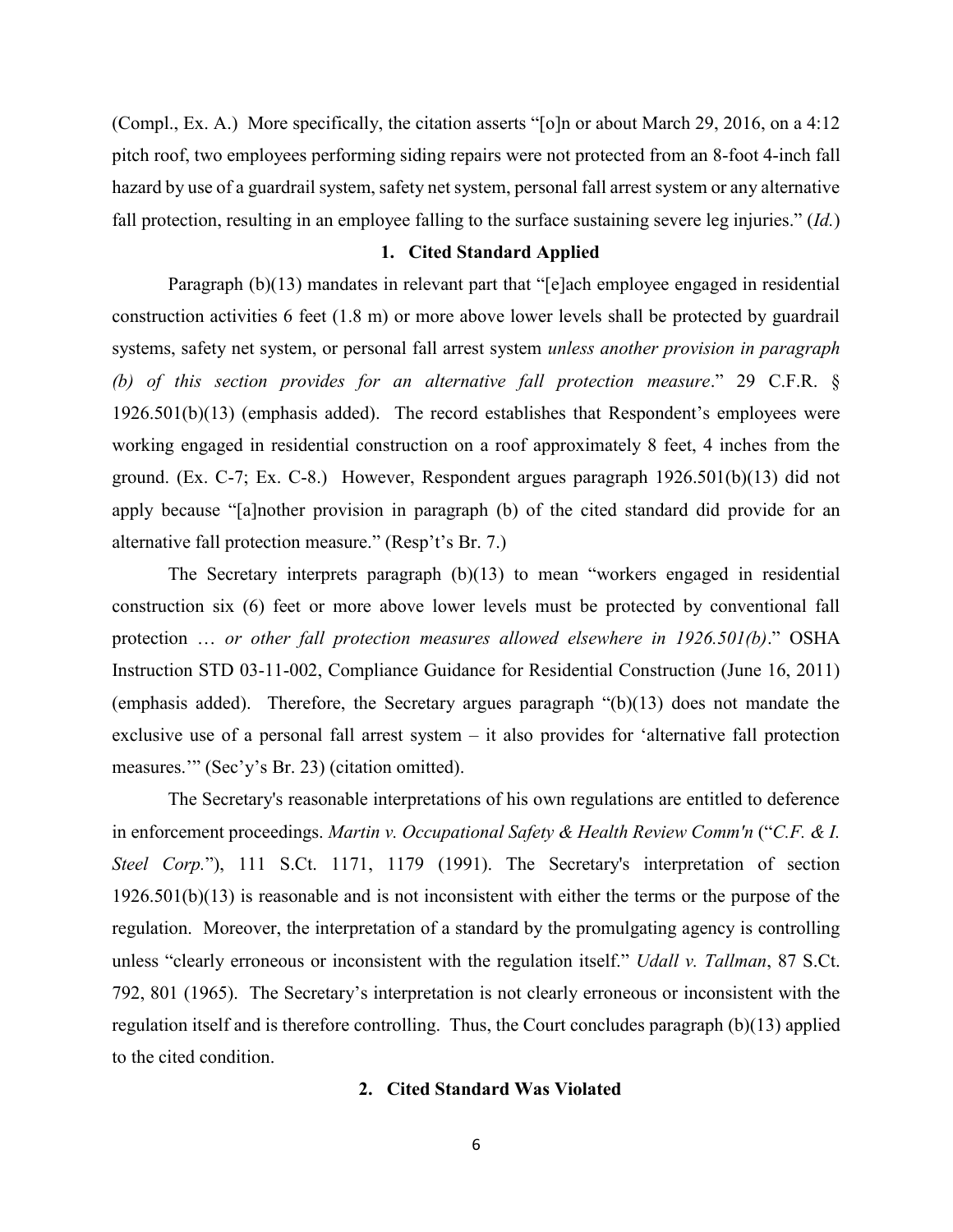Paragraph (b)(10) provides that with low-slope roofs that are 50-feet or less in width, "the use of a safety monitoring system alone [i.e. without the warning line system] is permitted." 29 C.F.R. § 1926.501(b)(10). A low-slope roof is "a roof having a slope less than or equal to 4 in 12 (vertical to horizontal)." 29 C.F.R. § 1926.500(b). Lightner admitted the roof was a 4 in 12 pitch. (Tr. 21.) Lightner also admitted and the Secretary stipulated the roof at issue was less than 50 feet wide. (Tr. 182-184.) Therefore, Respondent was permitted to comply with paragraph (b)(13) by providing "other fall protection" under paragraph (b)(10) using a safety monitoring system alone.

A "safety-monitoring system" is "a safety system in which a competent person is responsible for recognizing and warning employees of fall hazards."<sup>12</sup> 29 C.F.R. § 1926.500(b). Respondent argues it "attempted to utilize this [alternative] protective measure in the form of a safety monitor," by designating West to be the safety monitor for [redacted] and Alderman. (Resp't's Br. 4, 8; Tr. 56.) However, a safety monitor is required to "be on the same walking/working surface and within visual sighting distance of the employee being monitored[.]" 29 C.F.R.  $\S$  1926.502(h)(1)(iii). Here, West was on the ground and was not "on the same walking/working surface and within visual sighting distance of the employee being monitored." Therefore, Respondent did not properly provide an alternative fall protection measure.

As the Secretary notes in his Compliance Guidance, "[i]f an employer is engaged in residential construction, but does not provide guardrail systems, safety net systems, personal fall

<sup>&</sup>lt;sup>12</sup> Safety monitoring systems and their use shall comply with the following provisions:

<sup>(1)</sup> The employer shall designate a competent person to monitor the safety of other employees and the employer shall ensure that the safety monitor complies with the following requirements:

<sup>(</sup>i) The safety monitor shall be competent to recognize fall hazards;

<sup>(</sup>ii) The safety monitor shall warn the employee when it appears that the employee is unaware of a fall hazard or is acting in an unsafe manner;

<sup>(</sup>iii) The safety monitor shall be on the same walking/working surface and within visual sighting distance of the employee being monitored;

<sup>(</sup>iv) The safety monitor shall be close enough to communicate orally with the employee; and

<sup>(</sup>v) The safety monitor shall not have other responsibilities which could take the monitor's attention from the monitoring function.

<sup>(2)</sup> Mechanical equipment shall not be used or stored in areas where safety monitoring systems are being used to monitor employees engaged in roofing operations on low-slope roofs.

<sup>(3)</sup> No employee, other than an employee engaged in roofing work [on low-sloped roofs] or an employee covered by a fall protection plan, shall be allowed in an area where an employee is being protected by a safety monitoring system.

<sup>(4)</sup> Each employee working in a controlled access zone shall be directed to comply promptly with fall hazard warnings from safety monitors.

<sup>29</sup> C.F.R. §1926.502 (h).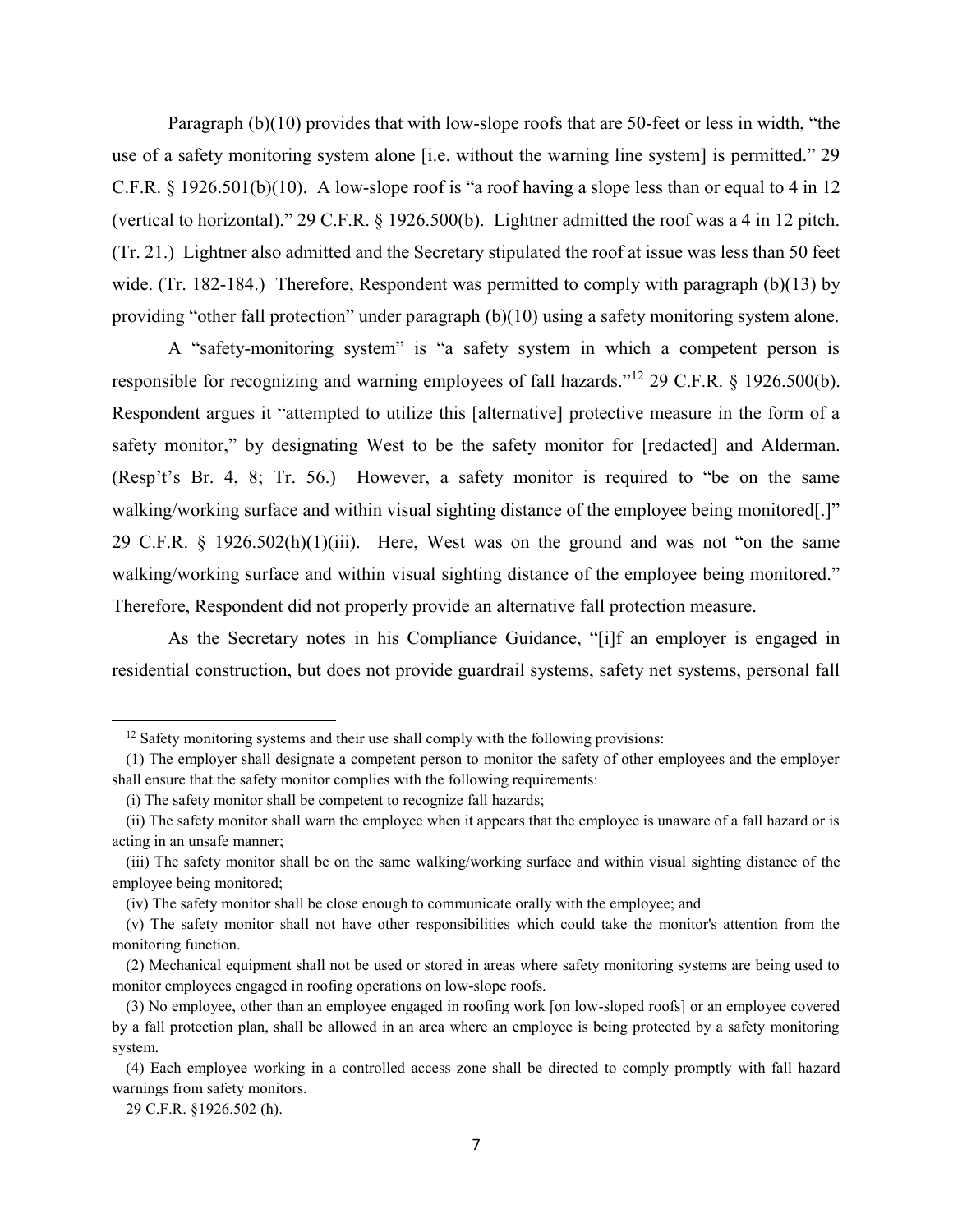arrest systems, or other fall protection allowed under 1926.501(b), a citation for violating 1926.501(b)(13) should be issued[.]"<sup>13</sup> OSHA Instruction STD 03-11-002, Compliance Guidance for Residential Construction (June 16, 2011) (emphasis added). (emphasis added). The fact that an employer has taken a required step to reduce injury in the event of an accident does not mean that there has been no violation of a mandatory safety standard. *Mineral Indus. & Heavy Constr. Grp. v. Occupational Safety & Health Review Comm'n*, 639 F.2d 1289, 1294 (5th Cir. 1981). The Secretary has established a violation of paragraph (b)(13).

#### **3. Employee Exposure to Hazard**

"The Secretary always bears the burden of proving employee exposure to the violative conditions." *Fabricated Metal Products, Inc.*, 18 BNA OSHC 1072, 1074 (No. 93-1853, 1997) (citations and footnotes omitted). The Commission's longstanding "reasonably predictable" test for hazard exposure requires the Secretary to "show that it is reasonably predictable either by operational necessity or otherwise (including inadvertence), that employees have been, are, or will be in the zone of danger." *Delek Ref., Ltd.*, 25 BNA OSHC 1365, 1376 (No. 08-1386, 2015) (*citing id.*). *See also Rockwell Intl. Corp.*, 9 BNA OSHC 1092 (No. 12470, 1980); *Gilles & Cotting*, 3 BNA OSHC 2002 (No. 504, 1976).

The zone of danger is the "area surrounding the violative condition that presents the danger to employees." *Boh Bros. Constr*. Co., LLC, 24 BNA OSHC 1067, 1085 (No. 09-1072, 2013) (*citing RGM Constr. Co.*, 17 BNA OSHC 1229, 1234 (No. 91-2107, 1995)). Here, the zone of danger presented was the unprotected sides and edges of the roof. "Our inquiry then is whether the employees' proximity" to the unprotected sides and edges of the roof "makes it reasonably predictable that they will enter these zones of danger by slipping or falling." *Fabricated Metal*, 18 BNA OSHC at 1076. Here, both [redacted]'s and Alderman's proximity to the unprotected sides and edges of the roof made it reasonably predictable that they would enter these zones of danger by slipping or falling. The Secretary has established exposure to the hazardous condition.

## **4. Employer Knowledge**

 $\overline{a}$ 

<sup>&</sup>lt;sup>13</sup> An exception under paragraph (b)(13) exists if Jody Wilson can demonstrate the infeasibility of these protective measures or the existence of a greater hazard. However, the Commission has repeatedly held that the party claiming the benefit of an exception to the requirements of a standard has the burden of proof of its claim. *Kaspar Wire Works, Inc.*, 18 BNA OSHC 2178, 2194 (No. 90-2775, 2000), *aff'd*, 268 F.3d 1123 (D.C. Cir. 2001); *Westvaco Corp.*, 16 BNA OSHC 1374, 1377-78 (No. 90-1341, 1993). Here, Jody Wilson offered no evidence to establish the infeasibility of these protective measures or the existence of a greater hazard.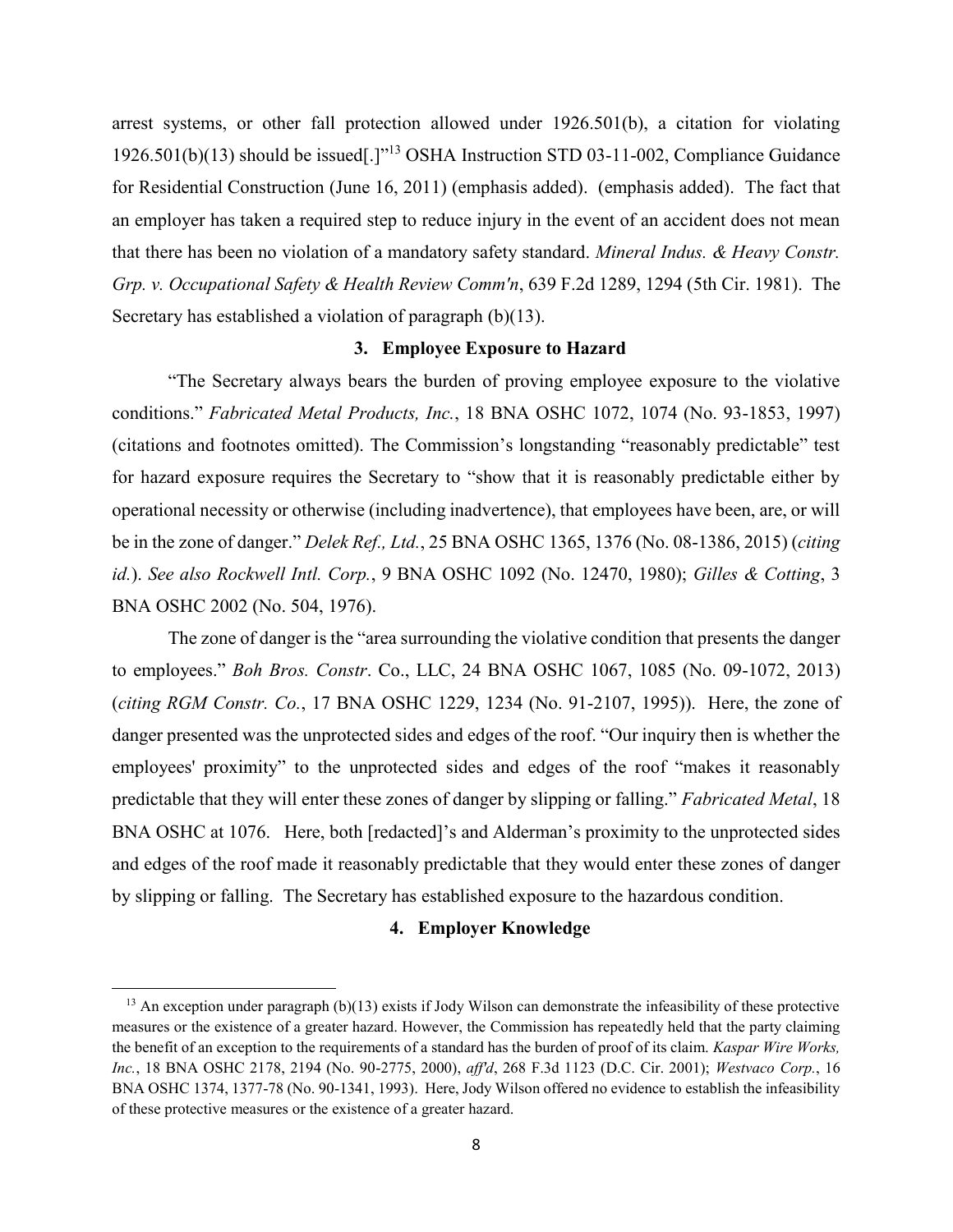"The knowledge element of the prima facie case can be shown in one of two ways." *Eller-Ito Stevedoring*, 567 F. App'x at 803 (*citing ComTran* at 1307). "First, where the Secretary shows that a supervisor had either actual or constructive knowledge of the violation, such knowledge is generally imputed to the employer." *Id.* (*citing ComTran* at 1307–08). "In the alternative, the Secretary can show knowledge based upon the employer's failure to implement an adequate safety program, with the rationale being that—in the absence of such a program—the misconduct was reasonably foreseeable." *Id.* at 803-04 (*citing ComTran* at 1308). However, in the Eleventh Circuit, a "supervisor's 'rogue conduct' generally cannot be imputed to the employer in that situation. Rather, 'employer knowledge must be established, not vicariously through the violator's knowledge, but by either the employer's actual knowledge, or by its constructive knowledge based on the fact that the employer could, under the circumstances of the case, foresee the unsafe conduct of the supervisor [that is, with evidence of lax safety standards].'" *ComTran* at 1316 (citation omitted).

Here, although [redacted] was Respondent's supervisory foreman at the worksite, and his conduct cannot generally be imputed to the company, Wilson was aware of and affirmed [redacted]'s rogue conduct. Therefore, Respondent had actual knowledge of the violative conduct. Further, [redacted] had either actual or constructive knowledge that a subordinate employee was on the roof with him and was aware that neither of them were using any personal fall arrest systems. Under these circumstances, the employer also had constructive knowledge since the employer could, under the circumstances of the case, foresee the unsafe employee conduct. Therefore, the Secretary has established the knowledge element.

# **Characterization**

In the Eleventh Circuit, a willful violation is, "in its simplest form, 'an intentional disregard of, or plain indifference to, OSHA requirements.'" S*. Pan Servs. v. U.S. Dep't of Labor*, 685 F. App'x 692, 696 (11th Cir. 2017) (*quoting Fluor Daniel v. Occupational Safety & Health Review Comm'n*, 295 F.3d 1232, 1239 (11th Cir. 2002)). "This generally requires that a party possessed a 'heightened awareness' of the applicable OSHA regulation," which has been found when a company has been previously cited for the same violation. *Lanzo Const. Co. v. Occupational Safety & Health Review Comm'n.*, 150 F. App'x 983, 986 (11th Cir. 2005) (citing *Revoli Constr. Co.*, 19 BNA OSHC 1682, 1685-86 (No. 00-0315, 2001)).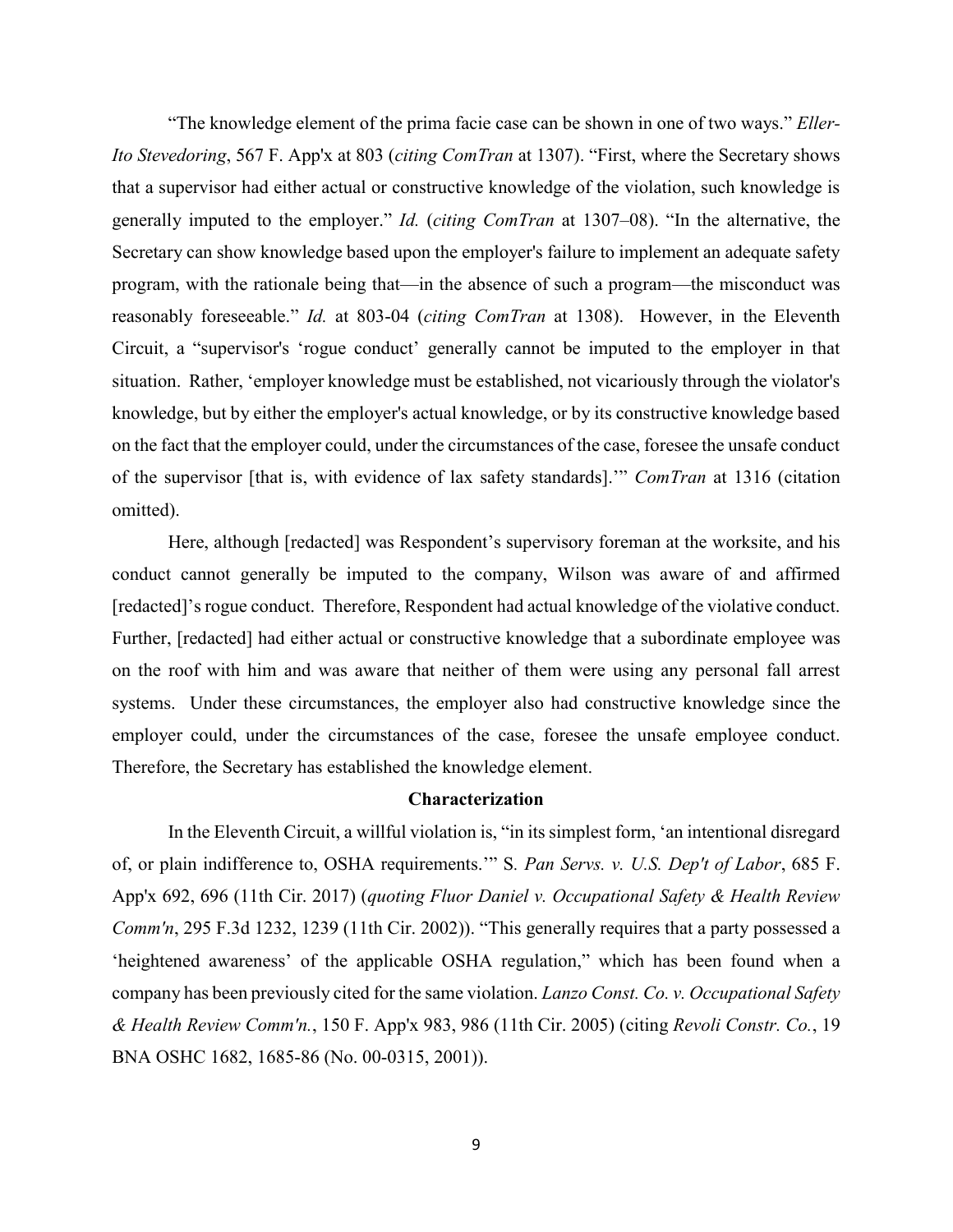"[A]n employer may defend against a showing of willfulness by producing evidence tending to show that it acted in good faith *with respect to the requirements of the standard at issue*." *K.M. Davis Contracting, Inc.*, 26 BNA OSHC 1633 (No. 12-0643, 2017) (quoting *Lanzo Constr. Co.*, 20 BNA OSHC 1641, 1648 (No. 97-1821, 2004), *aff'd*, 150 F. App'x 983 (11th Cir. 2005) (unpublished) (emphasis in original)). "'The [employer's] good faith effort' must ... have been made in an 'effort to comply with the cited provision." *Id.* (quoting *Jim Boyd Constr., Inc.*, 26 BNA OSHC 1109, 1112 (No. 11-2559, 2016)).

Here, although there is evidence Respondent knew of an applicable standard or provision prohibiting the conduct or condition, there is no evidence it consciously disregarded the standard or had a "heightened awareness" of that standard. Rather, Respondent attempted to comply with the standard, *albeit* incorrectly, by providing a safety monitor. Therefore, Respondent made a good faith effort to comply with the cited provision. Thus, the Court concludes the violation was not a willful one.

While not willful, the violation was certainly serious within the meaning of section 17(k) of the Act. Under the Act, "a serious violation shall be deemed to exist in a place of employment if there is a substantial probability that death or serious physical harm could result from a condition which exists … unless the employer did not, and could not with the exercise of reasonable diligence, know of the presence of the violation." 29 U.S.C.  $\S$  666(k). If the possible injury addressed by a regulation is death or serious physical harm, a violation of the regulation is serious. *Mosser Construction*, 23 BNA 1044, 1047 (No. 08-0631, 2010); *Dec-Tam Corp.*, 15 BNA 2072, 2077 (No. 88-523, 1993).

The Secretary need not show that there was a substantial probability that an accident *would*  occur; he need only show that if an accident occurred, serious physical harm *could* result. *See Sec'y of Labor v. Phelps Dodge Corp. v. Occupational Safety & Health Review Comm'n*, 725 F.2d 1237, 1240 (9th Cir. 1984). However, the Act imposes liability "only if the employer knew, or 'with the exercise of reasonable diligence, [should have known] of the presence of the violation.'" *Florida Lemark Corp. v. Sec'y, U.S. Dep't of Labor*, 634 F. App'x 681, 687 (11th Cir. 2015) (*quotation omitted*).

Here, there was a substantial probability that death or serious physical harm could result from falling off the roof and [redacted] did suffer such harm. As indicated *supra*, Respondent also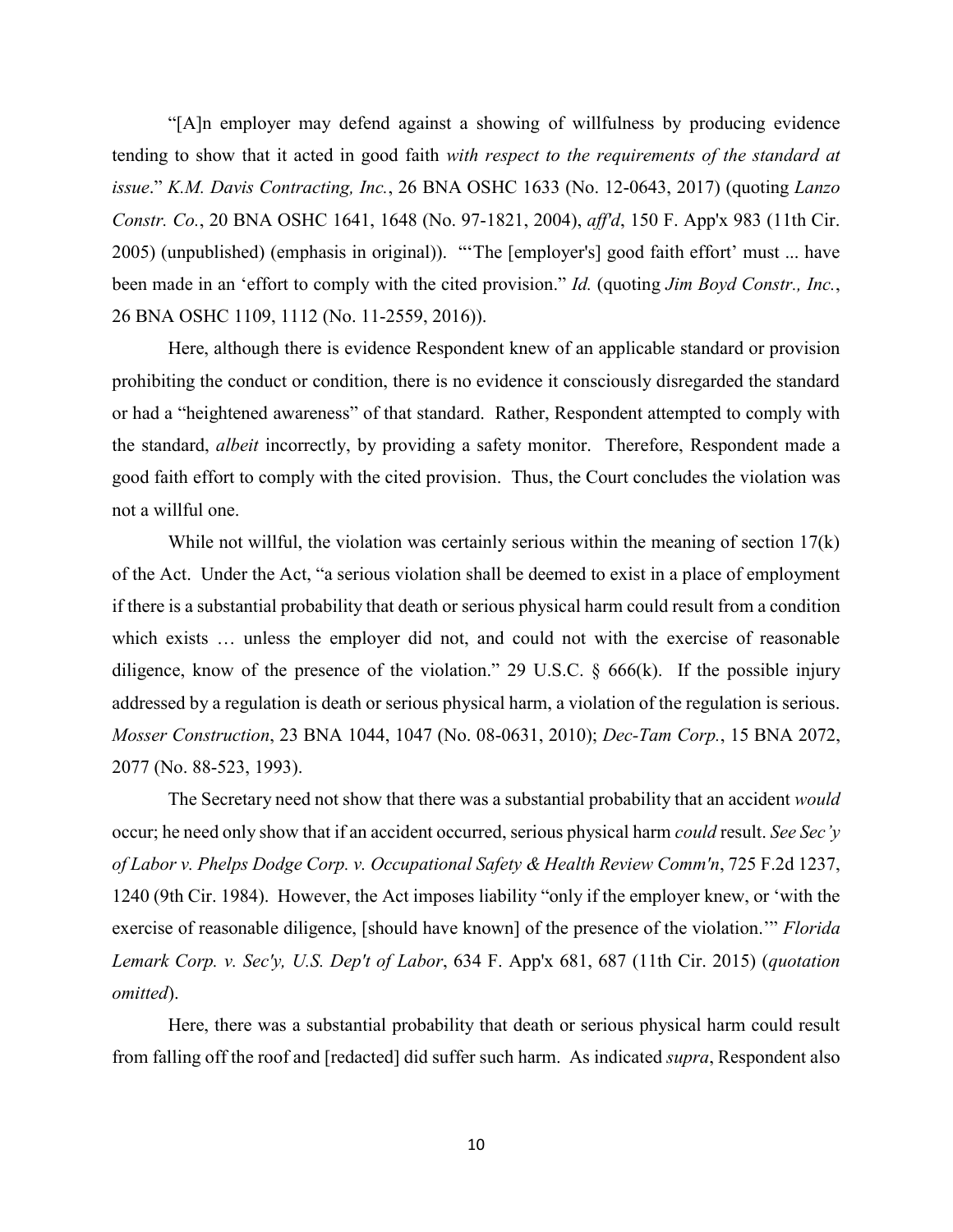had both actual and constructive knowledge of the presence of the violation. Therefore, Citation 1 was a serious violation.

## **B. Citation 2**

Citation 2 alleged an "other-than-serious" violation of 29 C.F.R. § 1926.503(a)(1), OSHA's standard on fall protection training requirements, with no proposed penalty. The citation asserts Respondent "did not provide a training program for each employee potentially exposed to fall hazards to enable each employee to recognize the hazards of falling and the procedures to be followed in order to minimize these hazards[.]" (Compl., Ex. B.) More specifically, the citation asserts "[o]n or about March 29, 2016, employees performing roofing operations were not trained to recognize, control or minimize fall hazards while working from elevation." (*Id.*)

# **1. Cited Standard Applies**

Section 1926.503(a)(1) mandates that the employer "shall provide a training program for each employee who might be exposed to fall hazards. The program shall enable each employee to recognize the hazards of falling and shall train each employee in the procedures to be followed in order to minimize these hazards." 29 C.F.R. § 1926.503(a)(1).Respondent's employees were exposed to a fall hazard when they climbed onto the 8'4" residential roof and attempted to repair a piece of siding. The cited standard applies.

### **2. Cited Standard Was Violated**

To prove a violation of a training standard, the Secretary "must show that the cited employer failed to provide the instructions that a reasonably prudent employer would have given in the same circumstances." *N & N Contractors, Inc.*, 18 BNA OSHC 2121, 2122 (No. 96-0606, 2000). Respondent can rebut the allegation "by showing it has provided the type of training at issue ...." *Id.* at 2126 (*quoting AMSCO*, 18 BNA OSHC 1082, 1087 (No. 91-2494, 1997) *aff'd*, 255 F.3d 133 (4th Cir. 2001)). When rebutted, "the burden shifts to the Secretary to show some deficiency in the training provided." *Id.*

[redacted] and Alderman were engaged in residential construction more than 6 feet above a lower level. Thus, the cited standard required those employees be trained to "recognize the hazards of falling" and "the procedures to be followed to minimize these hazards." Wilson admitted his company did not provide training on fall protection to his employees at the worksite. (Tr. 137-138.) Therefore, Respondent violated the cited standard.

# **3. Employee Exposure to Hazard**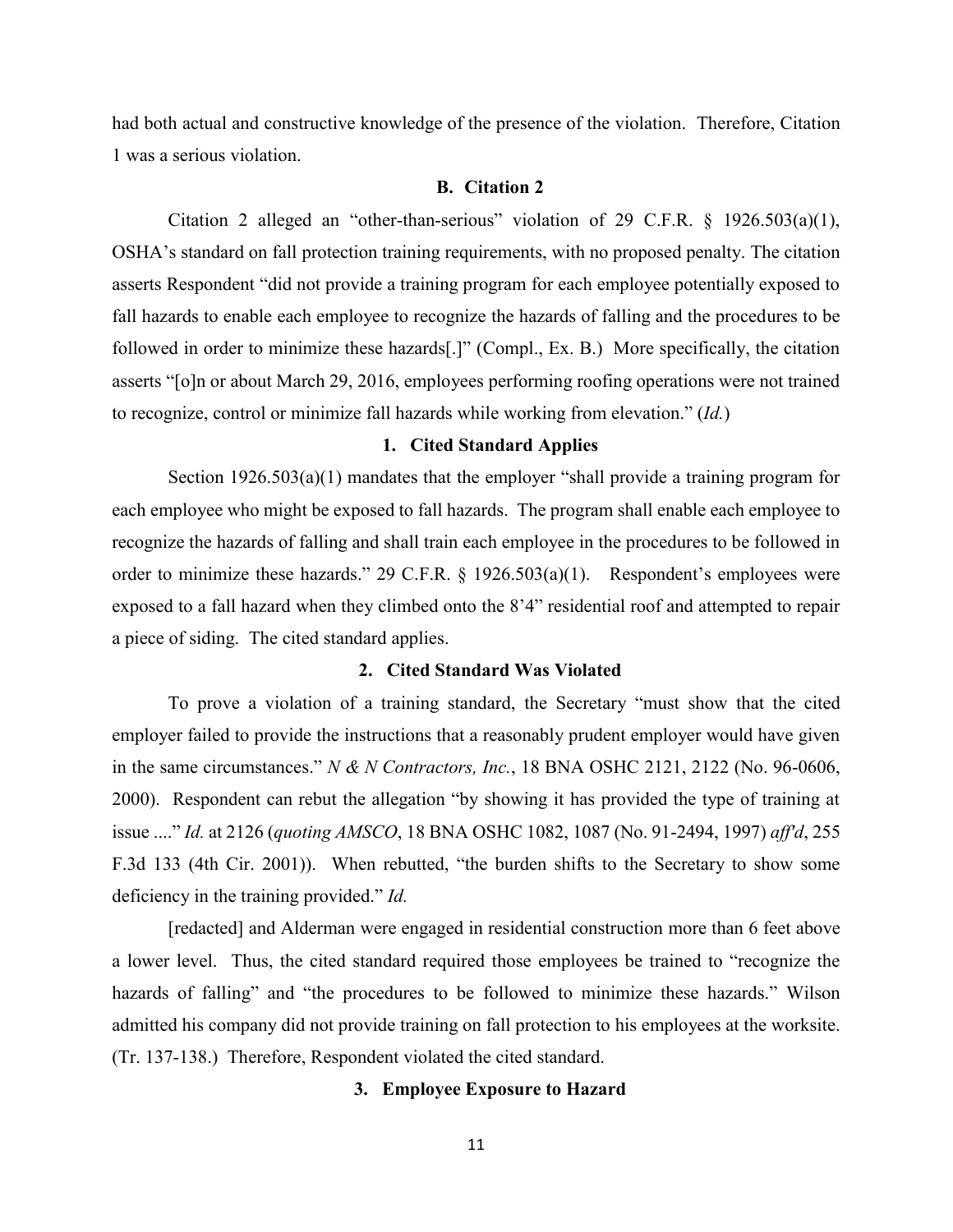The existence of a hazard is not always an element of the Secretary's burden of proof for showing violation of an OSHA standard. *Bunge Corp. v. Sec'y of Labor,* 638 F.2d 831, 835 (5th Cir. 1981). It is only "[w]hen the standard incorporates hazard as an element of the violation [that] the Secretary must show hazard in addition to condition or practice the standard keys the violation to hazard[.]" *Id.* As to exposure, it is established because Respondent's employees engaged in roofing work without first receiving required training. *Bardav, Inc.*, 24 BNA OSHC 2105, 2115 (No. 10-1055, 2014). *See also Compass Envtl.*, 23 BNA OSHC 1132, 1136 n.5 (No. 06-1036, 2010) ("[The employer] incorrectly focused on the unforeseeability of the events that occurred on the day of the accident rather than the ... lack of training about a known hazard."); *Gen. Motors Corp.*, 22 BNA OSHC 1019, 1030 (No. 91-2834E, 2007)(consolidated) (finding it unreasonable to require that employee be exposed to a hazard before requiring that he be trained to recognize and avoid that hazard). Accordingly, the Secretary has established exposure.

#### **4. Employer Knowledge**

Wilson knew that his employees were going to walk onto the roof without fall protection and without training on the procedures to be followed to minimize the hazard. (Tr. 150, 137-138.) Therefore, "knowledge is established, especially as [Respondent] does not dispute that it provided no training to the exposed employees." *Bardav*, 24 BNA at 2115. *See generally Pressure Concrete Constr.*, 15 BNA OSHC 2011, 2018 (No. 90-2668, 1992) ("[t]he fact that [the company] failed to train [employees] in the recognition and avoidance of dangerous conditions establishes that it had at least constructive knowledge of the inadequacy of its training program."). Knowledge has been established.

# **IV. PENALTY DETERMINATION**

"Regarding penalty, the Act requires that "due consideration" be given to the employer's size, the gravity of the violation, the good faith of the employer, and any prior history of violations." *Briones Util. Co.*, 26 BNA OSHC 1218, 1222 (No. 10-1372, 2016) (*citing* 29 U.S.C. § 666(j); *Jim Boyd*, 26 BNA OSHC at 1117; *Capform, Inc.*, 19 BNA OSHC 1374, 1378 (No. 99- 0322, 2001), *aff'd*, 34 F. App'x 152 (5th Cir. 2002) (unpublished)). Under the Act, any employer may be assessed up to \$7,000 per violation for serious and other-than-serious violations. 29 U.S.C.  $\S\S 666(a)$ , (c), (d).<sup>14</sup>

l

<sup>&</sup>lt;sup>14</sup> In 2015, Congress passed the Federal Civil Penalties Inflation Adjustment Act Improvements Act, which directs agencies to adjust their penalties for inflation each year and requires agencies to publish "catch up" rules to make up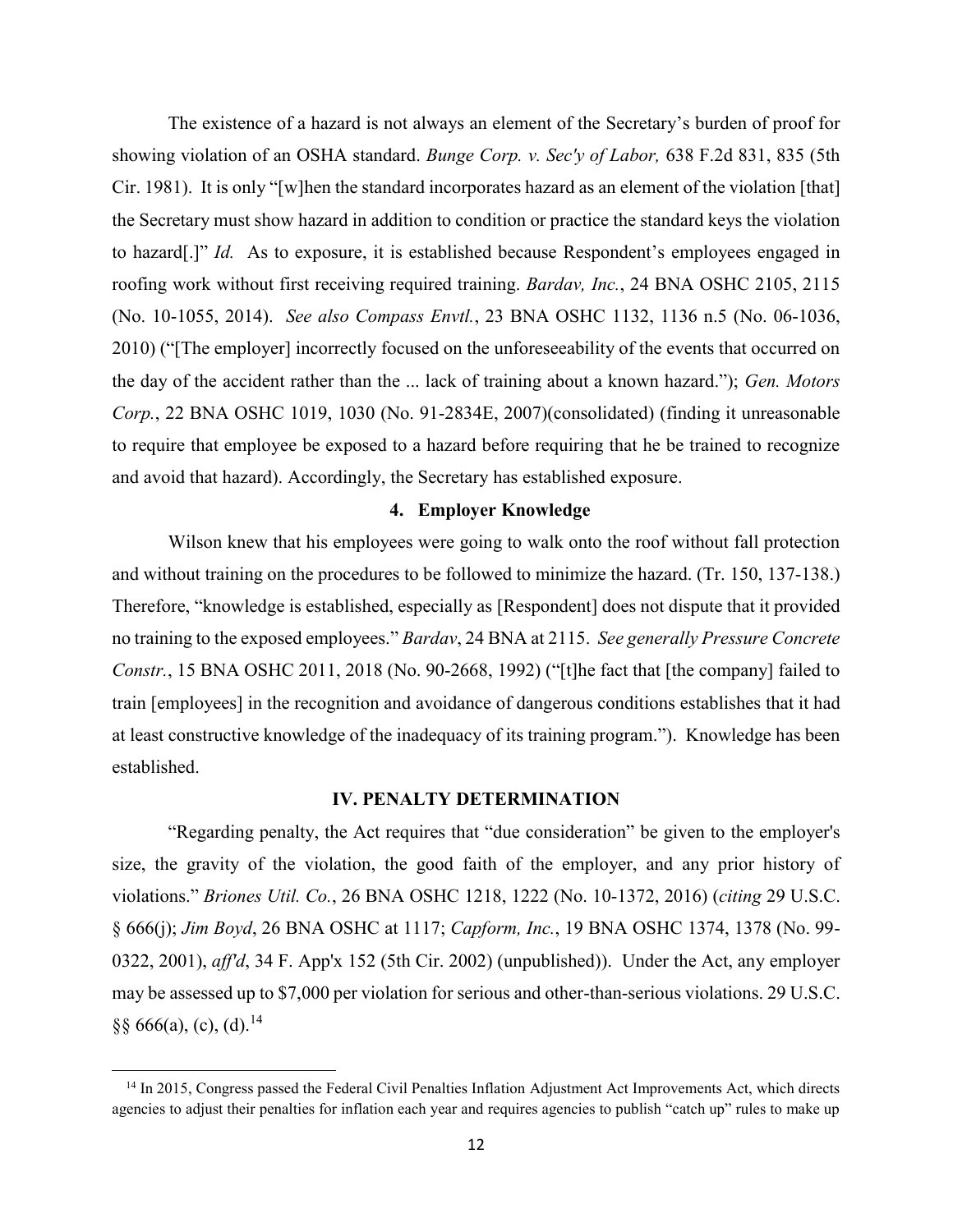The Commission is empowered to "assess all civil penalties" provided in this section, "giving due consideration to the appropriateness of the penalty with respect to the size of the business of the employer being charged, the gravity of the violation, the good faith of the employer, and the history of previous violations." 29 U.S.C. § 666(j). These factors are not necessarily accorded equal weight[. *J.A. Jones Constr.*, 15 BNA OSHC 2201, 2216 (No. 87-2059, 1993) (*citation omitted*). "The gravity of the violation is the 'principal factor in a penalty determination and is based on the number of employees exposed, duration of exposure, likelihood of injury, and precautions taken against injury*.'*" *Jim Boyd*, 26 BNA OSHC at 1114 (quoting *Siemens Energy & Automation, Inc.,* 20 BNA OSHC 2196, 2201 (No. 00-1052, 2005)).

Lightner testified that Citation 1 merited a "high" gravity rating based on the probability of an injury. (Tr. 77). The Court agrees with Lightner's assessment. He also assigned a "greater probability" rating because of the duration of the exposure. (Tr. 78.) The Court agrees with Lightner's "greater probability" assessment. It is true there were only two employees on the roof exposed to the hazard of falling, and the duration of the exposure was limited since Respondent was not hired to do roofing work and engaged in the roofing activity incident to a request from Fabian Construction at the end of the project. "However, an employer will not be credited for the fact that only one employee was exposed to a hazard where only one employee is required to perform the work and the size of the work area itself limits the opportunity for employee exposure." *Agra Erectors, Inc.*, 19 BNA OSHC 1063, 1066 (No. 98-0866, 2000) (citation omitted). As to the precautions taken against injury, the only precaution Respondent took was to have a monitor on the ground. As to the likelihood that any injury would result, it was high based on the probability of an injury. Based upon these factors, the Court finds an appropriate gravity-based penalty is \$7,000.

Given there was no evidence of any previous inspections of Respondent's worksites prior to the citations at issue, the Court agrees with the Secretary that Respondent was not entitled to a reduction based upon history. At trial Respondent appeared to argue it was entitled to a good faith reduction because according to Respondent, it had repeated interactions with OSHA at an "On Top

l

for lost time since the last adjustments. The Secretary has increased the relevant penalties annually. *See* 83 FR 7 (2018); 82 FR 5373 (2017); 81 FR 43430, 43432 (2016). However, the adjusted civil penalty amounts are applicable only to civil penalties assessed *after* August 1, 2016, whose associated violations occurred after November 2, 2015, the date of enactment of the Inflation Adjustment Act. (81 FR at 43431.) Here, the penalties were assessed on June 16, 2016. Therefore, the increased penalties do not apply.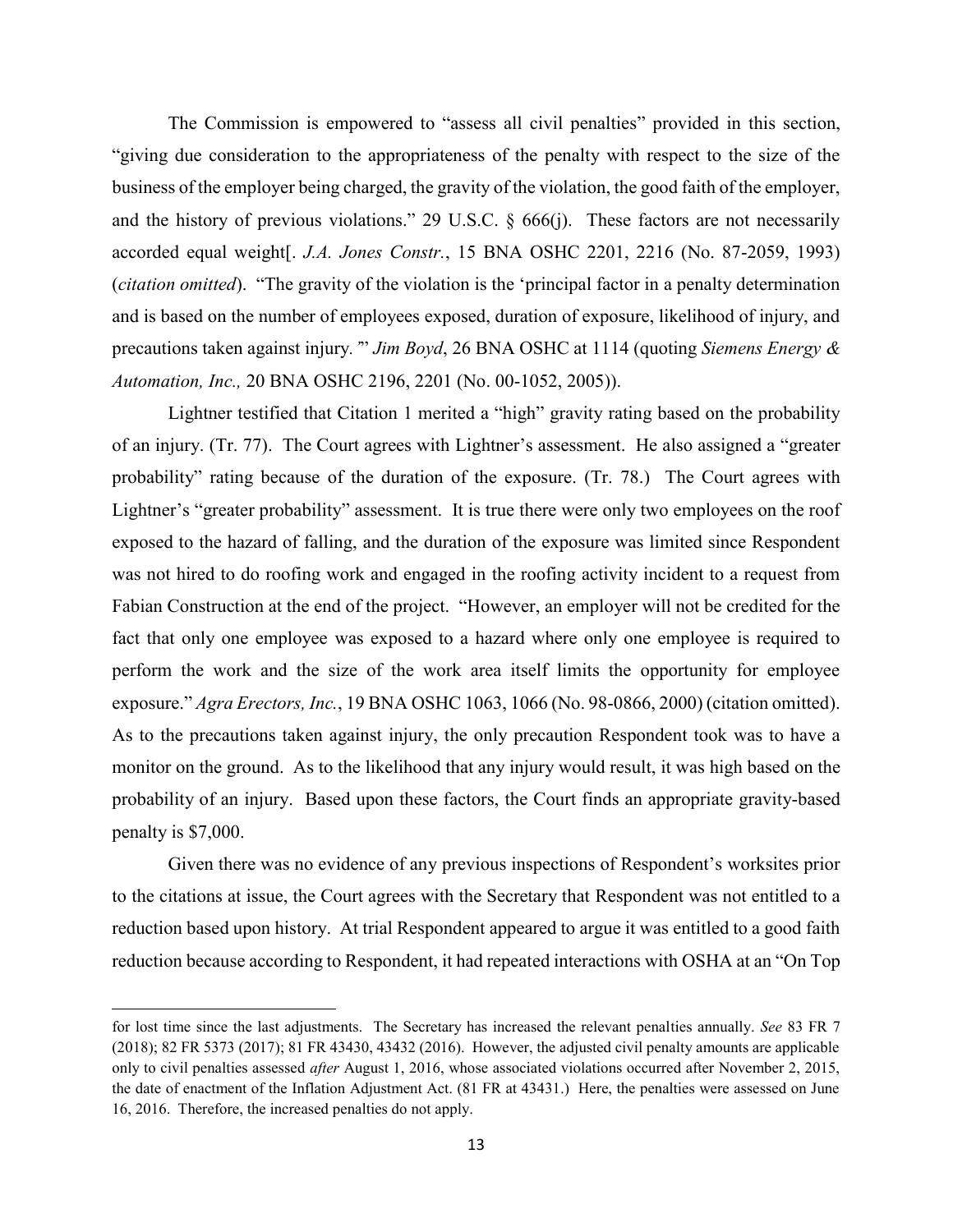of the World Communities" housing development in Ocala, Florida, and had never received a citation or been the subject of an investigation there. (Tr. 177.) However, Respondent's admission it had not been the subject of an inspection at the On Top of the World development supports the Court's conclusion it is not entitled to a reduction based upon history. 15

With respect to good faith, Lightner testified he did not recommend any reduction for good faith since the violation was willful. Even though the Court has concluded the proper classification is a serious violation, rather than a willful one, the Court agrees with Lightner that Respondent is not entitled to a good faith reduction since it did not implement an effective fall protection safety system. 16 *See e.g. Daniel Crowe Roof Repair*, 23 BNA OSHC 2001, 2017 (No. 10-2090, 2011) (where Commission Judge Dennis Phillips held a company's failure to provide its roofers with any form of fall protection or training demonstrates that it is not entitled to any credit for good faith in the penalty assessment.). Although not binding precedent,<sup>17</sup> the Court agrees with Judge Phillips and concludes Respondent's failure to provide its roofers with any form of fall protection or training demonstrates that it is not entitled to any credit for good faith.

With respect to the size of the business, which had approximately 20 employees, Lightner initially<sup>18</sup> recommended a 60% reduction for size, which was reduced to 30% by the Area Director to create a "deterrent effect." (Sec'y's Br. 30.) Based upon the evidence, the Court concludes a

 $\overline{a}$ 

<sup>&</sup>lt;sup>15</sup> To perfect the record, and "to be fair to the company about whether or not there were any previous inspections within the last five years," the Court ordered the record to stay open after trial and directed the Secretary to submit any evidence regarding investigations OSHA may have conducted at the On Top of the World worksite. (Tr. 265.) Subsequently, OSHA's Jacksonville Area Director, Brian Sturtecky, submitted a declaration stating that Ocala, Florida, is part of the Jacksonville Area Office's territory, that he had been the Area Director since 2011, and that he had never heard of the On Top of the World development and was not aware of any OSHA inspections of that development since he has been the Area Director. (*Id.* ¶¶ 2, 5, 6.)

<sup>16</sup> *See Aviation Constructors*, 18 BNA OSHC at 1922 ("While we find that [the employer] did not make good faith efforts to comply with respect to the particular provision of the standard at issue here, we nevertheless conclude that [the] overall circumstances should be taken into consideration in assessment of an appropriate penalty [for a willful violation]."); *Manganas Painting Co., Inc.*, 21 BNA OSHC 2043, 2055 (Nos. 95-0103, 2007) (consolidated) (good faith can be mitigating factor in determining penalty for willful violation), *rev'd in part on other grounds*, 540 F.3d 519 (6th Cir. 2008).

<sup>&</sup>lt;sup>17</sup>Although they may be persuasive, unreviewed administrative law judge decisions do not constitute binding precedent. *KS Energy Serv. Inc.*, 23 BNA OSHC 1483 (No. 09-1272, 2011); *Leone Constr. Co.*, 3 BNA OSHC 1979, 1981 (No. 4090, 1976).

<sup>&</sup>lt;sup>18</sup> Lightner testified he made a mistake in his initial recommendation and should have applied a 30% reduction based upon Respondent's size. (Tr. 78-79.) However, under OSHA's 2012 Interim Administrative Penalty Policy in effect at the time of the penalty assessment [\(https://www.osha.gov/dep/enforcement/admin\\_penalty\\_mar2012.html\)](https://www.osha.gov/dep/enforcement/admin_penalty_mar2012.html), a 60% reduction applied for an employer with 1-25 employees. The Court takes judicial notice of this policy. *See* Fed. R. Evid. 201.